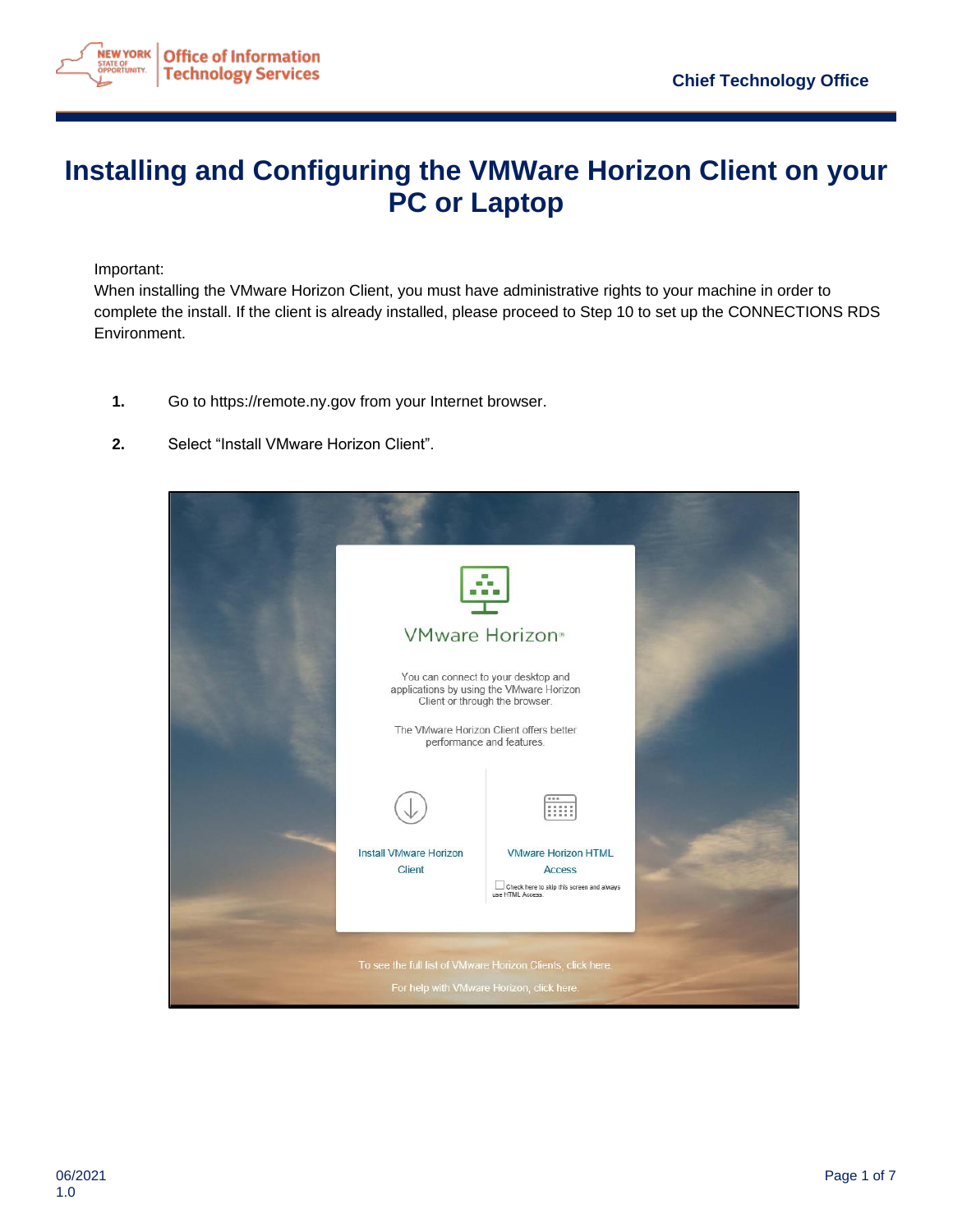

**3.** Select Version "Horizon 7 (5.0)" in drop-down.

| Download VMware Horizon Clien X +<br>my.wmware.com/en/web/vmware/downloads/info/slug/desktop_end_user_computing/vmware_horizon_dients/horizon_7_5_0<br>c<br>$\leftarrow$ $\rightarrow$<br>MVP G Google Work MVP |                                                                                                                                                                                                                                                                                                                                                                                                                                                                                                                                                      |                                                                                                           |         |                |         |
|-----------------------------------------------------------------------------------------------------------------------------------------------------------------------------------------------------------------|------------------------------------------------------------------------------------------------------------------------------------------------------------------------------------------------------------------------------------------------------------------------------------------------------------------------------------------------------------------------------------------------------------------------------------------------------------------------------------------------------------------------------------------------------|-----------------------------------------------------------------------------------------------------------|---------|----------------|---------|
| my <b>vm</b> ware                                                                                                                                                                                               |                                                                                                                                                                                                                                                                                                                                                                                                                                                                                                                                                      | Products Support Knowledge                                                                                | $\circ$ | $^{\circledR}$ |         |
|                                                                                                                                                                                                                 |                                                                                                                                                                                                                                                                                                                                                                                                                                                                                                                                                      | Home / VMware Horizon Clients<br>Download VMware Horizon Clients                                          |         |                | $\odot$ |
|                                                                                                                                                                                                                 | Select Version:<br>Product Resources<br>VMware Horizon Clients for Windows, Mac, iOS, Linux, Chrome and Android allow you to connect to your VMware Horizon virtual desktop from your device of<br>View My Download History<br><b>HORIZON 7 (5.0) v</b><br>choice giving you on-the-go access from any location.<br>Product Info<br>Documentation<br>Click here for a list of certified thin clients, zero clients, and other partner solutions for VMware Horizon.<br>Horizon Mobile Client Privacy<br><b>Horizon Community</b><br><b>Read More</b> |                                                                                                           |         |                |         |
|                                                                                                                                                                                                                 | Product                                                                                                                                                                                                                                                                                                                                                                                                                                                                                                                                              | Release Date                                                                                              |         |                |         |
|                                                                                                                                                                                                                 | $\checkmark$                                                                                                                                                                                                                                                                                                                                                                                                                                                                                                                                         | <b>VMware Horizon Client for Windows</b>                                                                  |         |                |         |
|                                                                                                                                                                                                                 |                                                                                                                                                                                                                                                                                                                                                                                                                                                                                                                                                      | VMware Horizon Client for Windows<br>2020-10-15<br><b>GO TO DOWNLOADS</b>                                 |         |                |         |
|                                                                                                                                                                                                                 | $\checkmark$                                                                                                                                                                                                                                                                                                                                                                                                                                                                                                                                         | VMware Horizon Client for Windows 10 UWP                                                                  |         |                |         |
|                                                                                                                                                                                                                 |                                                                                                                                                                                                                                                                                                                                                                                                                                                                                                                                                      | VMware Horizon Client for Windows 10 UWP from the Microsoft store<br>2019-09-17<br><b>GO TO DOWNLOADS</b> |         |                |         |
|                                                                                                                                                                                                                 | $\checkmark$                                                                                                                                                                                                                                                                                                                                                                                                                                                                                                                                         | <b>VMware Horizon Client for Mac</b>                                                                      |         |                |         |
|                                                                                                                                                                                                                 |                                                                                                                                                                                                                                                                                                                                                                                                                                                                                                                                                      | <b>Silikowan Hadron Plant for month</b><br>3030.10.15<br><b>CATABALALAINE</b>                             |         |                |         |

**4.** Select "Go to Downloads" for your Operating System.

| Download VMware Horizon Clien X +<br>my.wmware.com/en/web/wmware/downloads/info/slug/desktop_end_user_computing/vmware_horizon_clients/horizon_7_5_0<br>$\leftarrow$<br>Hi Apps G Google Work NWP |                                                                                                                                                                                                                                                                                                                                                                                                                                                                                                                                          |              |                        |  |  | 强 8     |  |  |  |  |
|---------------------------------------------------------------------------------------------------------------------------------------------------------------------------------------------------|------------------------------------------------------------------------------------------------------------------------------------------------------------------------------------------------------------------------------------------------------------------------------------------------------------------------------------------------------------------------------------------------------------------------------------------------------------------------------------------------------------------------------------------|--------------|------------------------|--|--|---------|--|--|--|--|
| $\alpha$<br>$\circledR$<br>my <b>vm</b> ware<br>Products<br>Support<br>Knowledge                                                                                                                  |                                                                                                                                                                                                                                                                                                                                                                                                                                                                                                                                          |              |                        |  |  |         |  |  |  |  |
| Home / VMware Horizon Clients                                                                                                                                                                     |                                                                                                                                                                                                                                                                                                                                                                                                                                                                                                                                          |              |                        |  |  | $\odot$ |  |  |  |  |
| Select Version:<br>HORIZON 7 (5.0) v                                                                                                                                                              | Download VMware Horizon Clients<br><b>Product Resources</b><br>VMware Horizon Clients for Windows, Mac, iOS, Linux, Chrome and Android allow you to connect to your VMware Horizon virtual desktop from your device of<br>View My Download History<br>choice giving you on-the-go access from any location.<br>Product Info<br>Documentation<br>Click here for a list of certified thin clients, zero clients, and other partner solutions for VMware Horizon.<br>Horizon Mobile Client Privacy<br><b>Horizon Community</b><br>Read More |              |                        |  |  |         |  |  |  |  |
| Product Downloads<br>Drivers & Tools                                                                                                                                                              | Open Source Custom ISOs OEM Addons                                                                                                                                                                                                                                                                                                                                                                                                                                                                                                       |              |                        |  |  |         |  |  |  |  |
| Product                                                                                                                                                                                           |                                                                                                                                                                                                                                                                                                                                                                                                                                                                                                                                          | Release Date |                        |  |  |         |  |  |  |  |
|                                                                                                                                                                                                   | $\vee$ VMware Horizon Client for Windows                                                                                                                                                                                                                                                                                                                                                                                                                                                                                                 |              |                        |  |  |         |  |  |  |  |
| VMware Horizon Client for Windows                                                                                                                                                                 |                                                                                                                                                                                                                                                                                                                                                                                                                                                                                                                                          | 2020-10-15   | <b>GO TO DOWNLOADS</b> |  |  |         |  |  |  |  |
| $\vee$ VMware Horizon Client for Windows 10 UWP                                                                                                                                                   |                                                                                                                                                                                                                                                                                                                                                                                                                                                                                                                                          |              |                        |  |  |         |  |  |  |  |
|                                                                                                                                                                                                   | VMware Horizon Client for Windows 10 UWP from the Microsoft store                                                                                                                                                                                                                                                                                                                                                                                                                                                                        | 2019-09-17   | <b>GO TO DOWNLOADS</b> |  |  |         |  |  |  |  |
| <b>VMware Horizon Client for Mac</b><br>$\checkmark$                                                                                                                                              |                                                                                                                                                                                                                                                                                                                                                                                                                                                                                                                                          |              |                        |  |  |         |  |  |  |  |
| VMware Horizon Client for macOS                                                                                                                                                                   |                                                                                                                                                                                                                                                                                                                                                                                                                                                                                                                                          | 2020-10-15   | <b>GO TO DOWNLOADS</b> |  |  |         |  |  |  |  |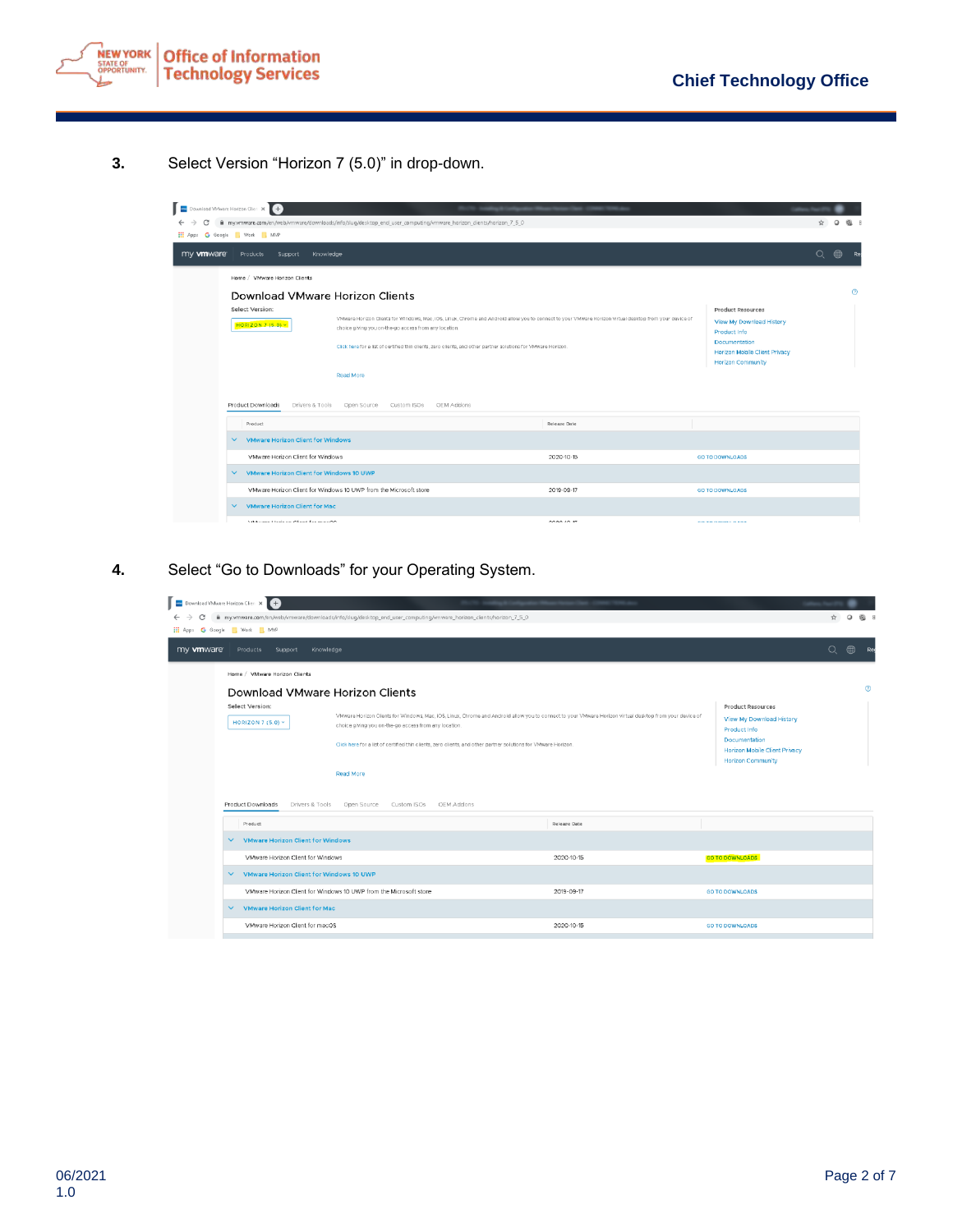

## **5.** Select "Download Now".

| Download VMware Horizon Clien X          | $+$                                                                                                      | $\Box$<br>$\bullet$                                       |
|------------------------------------------|----------------------------------------------------------------------------------------------------------|-----------------------------------------------------------|
| C<br>$\rightarrow$<br>⇧<br>$\leftarrow$  | m my.vmware.com/en/web/vmware/downloads/details?downloadGroup=CART21FQ3_WIN_552&productId=863&rPId=66012 | ☆<br>國                                                    |
| <b>III</b> Apps                          | G Google Nork NMP B Schalmont Attestati                                                                  | <b>In</b><br>Other bookmarks<br>国<br>Readin               |
| <b>WITH A CONDUCT CONDUCT</b>            | Products and Accounts<br>Knowledge<br>Communities<br>Support<br>Learning                                 | ⊕<br>Q<br>Register<br>Logir                               |
| Home / VMware Horizon Client for Windows |                                                                                                          |                                                           |
| Download Product                         |                                                                                                          |                                                           |
| Select Version                           | $5.5.2 \times$                                                                                           | <b>Product Resources</b><br>View My Download History      |
| Documentation                            | <b>Release Notes</b>                                                                                     | Product Info<br>Documentation                             |
| <b>Release Date</b>                      | 2021-05-20                                                                                               | Horizon Mobile Client Privacy<br><b>Horizon Community</b> |
| Type                                     | Product Binaries                                                                                         |                                                           |
| Product Downloads                        | Drivers & Tools<br>Open Source<br>Custom ISOs<br>OEM Addons                                              | ⊚                                                         |
| File                                     | Information                                                                                              |                                                           |
| <b>VMware Horizon Client for Windows</b> |                                                                                                          |                                                           |
| File size: 249.27 MB<br>File type: exe   |                                                                                                          | DOWNLOAD NOW                                              |
| <b>Read More</b>                         |                                                                                                          |                                                           |

**6.** Select "Open" from drop down list bottom left (circled).

|                                                            | Home / VMware Horizon Client for Windows                                 |             |             |            |  |                                                |
|------------------------------------------------------------|--------------------------------------------------------------------------|-------------|-------------|------------|--|------------------------------------------------|
|                                                            | Download Product                                                         |             |             |            |  |                                                |
| Select Version                                             | $5.5.2 - y$                                                              |             |             |            |  | Product Resources                              |
| Documentation                                              | <b>Release Notes</b>                                                     |             |             |            |  | View My Download History<br>Product Info       |
| Release Date                                               | 2021-05-20                                                               |             |             |            |  | Documentation<br>Horizon Mobile Client Privacy |
| Type                                                       | Product Binaries                                                         |             |             |            |  | Horizon Community                              |
| Product Downloads                                          | Drivers & Tools                                                          | Open Source | Custom ISOs | OEM Addons |  | ⊚                                              |
| File                                                       |                                                                          |             | Information |            |  |                                                |
| File size: 249.27 MB<br>File type: exe<br><b>Read More</b> | VMware Horizon Client for Windows                                        |             |             |            |  | DOWNLOAD NOW                                   |
|                                                            | Information about MD5 checksums, and SHA1 checksums and SHA256 checksums |             |             |            |  |                                                |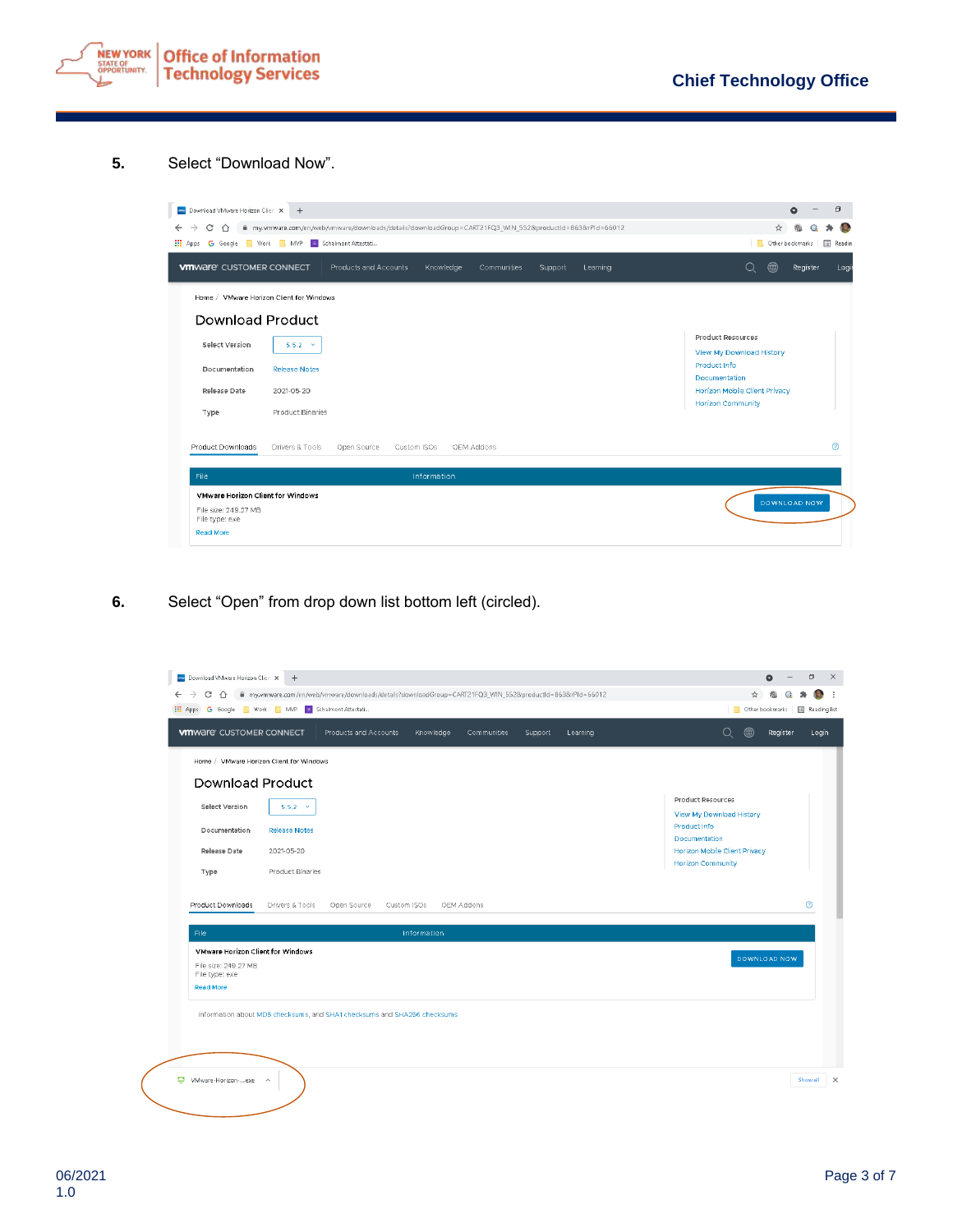

**7.** Select "Agree & Install".



## **8.** Select "Finish".



**9.** Select "Restart Now".

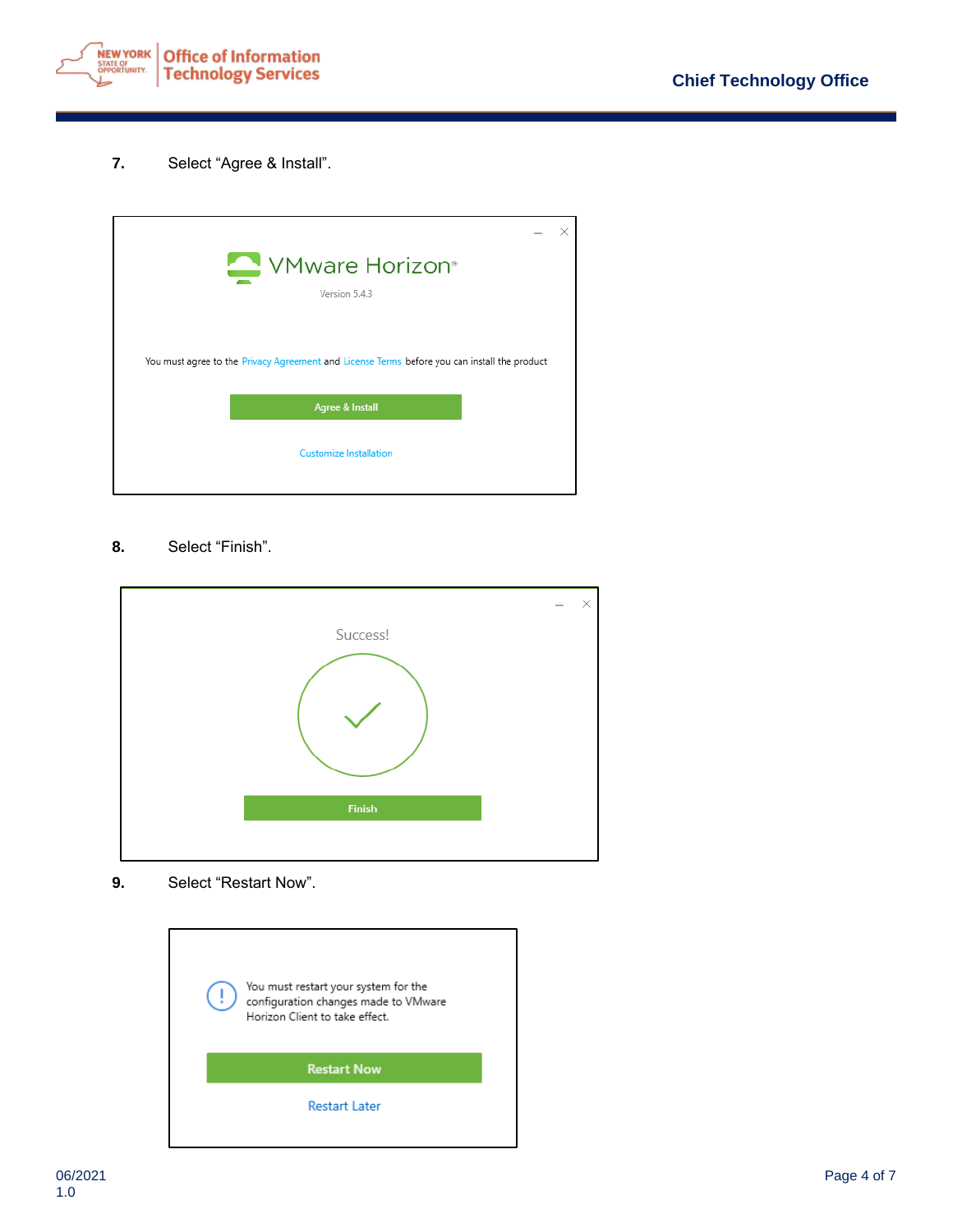

Once your system has restarted you will see the VMware Horizon Client icon on your desktop.



- **10.** Open the client by double clicking the VMWare Horizon Client on your Desktop.
- **11.** Click "Add Server"



**12.** Enter "remote.ny.gov" as the connection server and select "Connect".

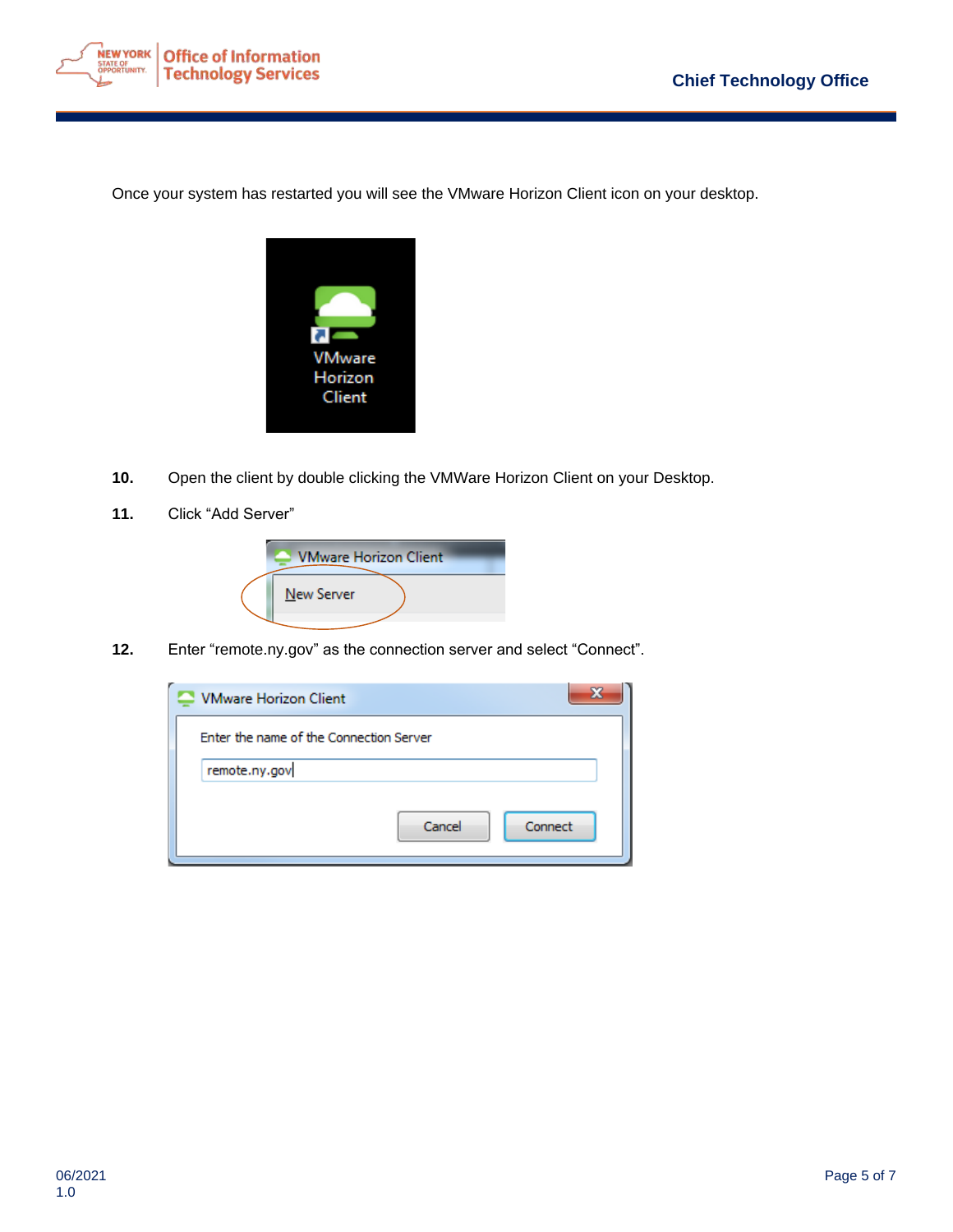

**13.** If you're connecting from a device that is not on the State Network, you will be prompted for an RSA passcode. If prompted, enter your email or User Principle Name (the user name you used to set up your token) and your RSA passcode. Remember, if you have a soft token, enter only the passcode generated. If you have a hard token, enter your PIN followed by the passcode generated.

If you are not presented with the login box asking for your RSA token, skip this step, and go to the next step.

| Login                                          |                        | × |  |  |  |  |  |  |
|------------------------------------------------|------------------------|---|--|--|--|--|--|--|
| Enter your RSA SecurID user name and passcode. |                        |   |  |  |  |  |  |  |
| Server:                                        | https://remote.ny.gov  |   |  |  |  |  |  |  |
| User name:                                     | first.last@ocfs.ny.gov |   |  |  |  |  |  |  |
| <b>RSA</b> Passcode:                           |                        |   |  |  |  |  |  |  |
|                                                | Cancel<br>Login        |   |  |  |  |  |  |  |

**14.** Enter your SVC ID as your Username and enter the password for that account. Make sure the Domain dropdown has "SVC" selected, then select "Login".

| Login      | $\mathbf{x}$<br>a por |
|------------|-----------------------|
|            |                       |
| Server:    | https://remote.ny.gov |
| User name: | ad9863                |
| Password:  |                       |
| Domain:    | <b>SVC</b>            |
|            | Cancel<br>Login       |
|            |                       |

**15.** Right click the OCFS Prod CONNECTIONS RDS icon, go to Display, and choose Windows-Large.

|                               | <b>VMware Horizon Client</b>                                                                |  |   |                          |  |  |
|-------------------------------|---------------------------------------------------------------------------------------------|--|---|--------------------------|--|--|
| nŸ<br>⇔                       | remote.ny.gov                                                                               |  |   |                          |  |  |
| <b>OCFS</b><br><b>CONNECT</b> | Launch<br>Logoff<br>$\checkmark$<br>PCoIP (default)<br><b>VMware Blast</b><br>Microsoft RDP |  |   |                          |  |  |
|                               | <b>Display</b>                                                                              |  |   | <b>All Monitors</b>      |  |  |
|                               | Settings                                                                                    |  |   | <b>Fullscreen</b>        |  |  |
|                               |                                                                                             |  | ✓ | Window - Large           |  |  |
|                               | <b>Create Shortcut to Desktop</b><br><b>Add to Start Menu</b>                               |  |   | Window - Small<br>Custom |  |  |
| Mark as Favorite              |                                                                                             |  |   |                          |  |  |